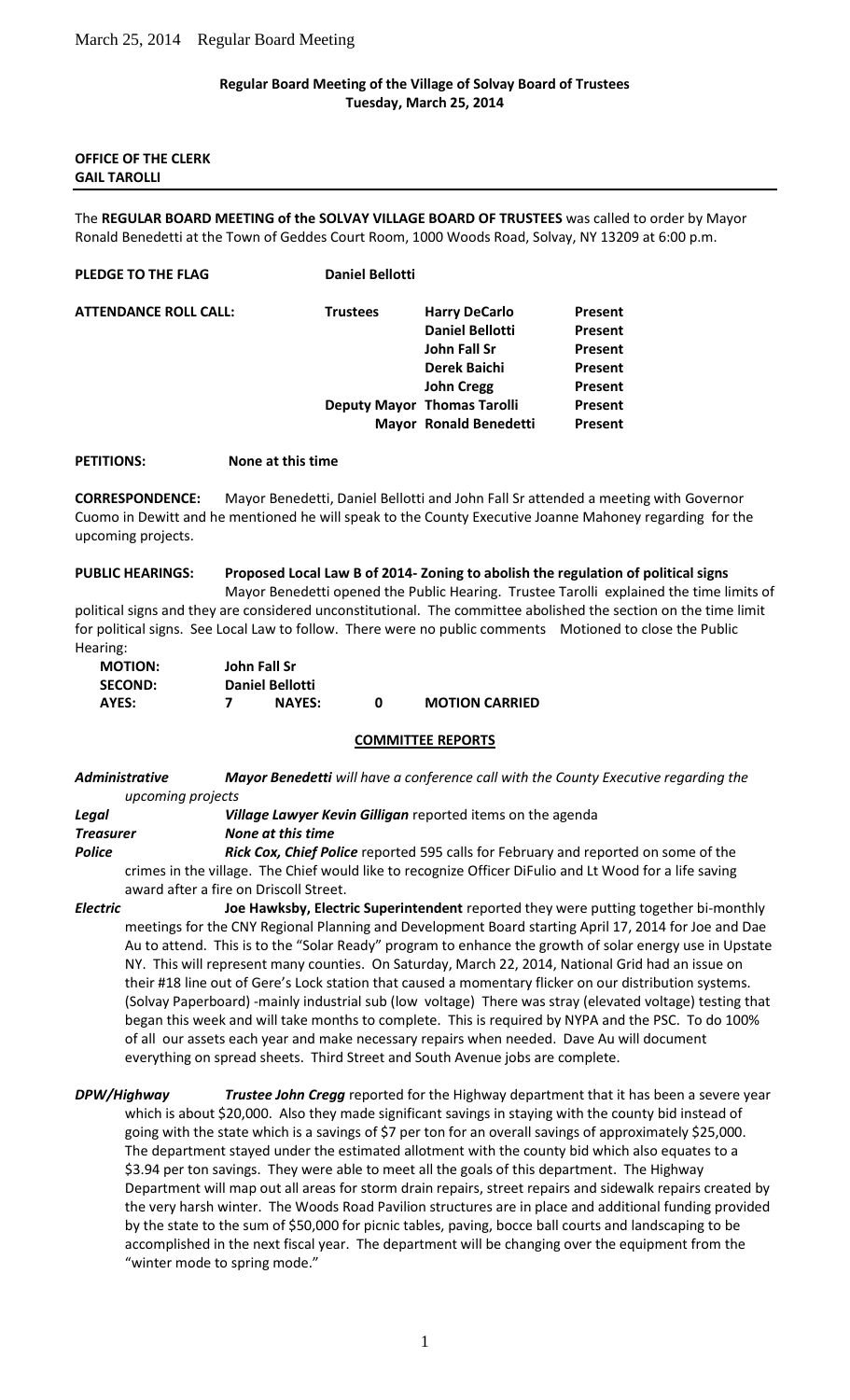# *Library Elizabeth Loftus, Interim Director reported :*

## **Collections and Services**

- We have had many patrons seeking tax forms and referrals to sites offering tax return assistance.
- Due to the severe winter weather, some of our February stats were down. However, other stats
- increased such as our programs for kids and the number of books downloaded by patrons.

# **Personnel and Training**

- Our new hires are working out well and it feels good to be fully staffed again.
- Attended Suburban Library Director's Meeting on March 4 at Baldwinsville Library. I was asked to speak about the Impact Survey that we asked patrons to complete last fall and what we learned about how patrons use our technology.

# **Library Visibility and Community Outreach**

- Visited Learn As You Grow Day Care every Wednesday morning to read to four groups of children ranging in age from 18 months to 4 years old.
- The BASCOL After School Program from Solvay Elementary brought kindergartners and first and second graders to the library for an after school read-aloud on children on February 26, March 5 and 19.
- In cooperation with FOCUS Greater Syracuse we asked patrons to complete their Age –Friendly survey. This survey seeks to learn what the community can do to encourage boomer and older adults to continue to live in Central New York.

## **Programs and Meeting Room Use**

- This month we sponsored 5 programs for kids. These included a celebration of Dr. Seuss's birthday with a program by the Bubbleman, Read Across America Day on March 3, After School Read Aloud to celebrate World Read Aloud Day on March 5 and Cathy McGrath performing Green Teakettle Music of Ireland on March 19. We will have another After School Read Aloud on March 26.
- The Library Social for Adults is featuring the three part Living Well Self-care series. We saw some new faces at the first program on March 13. The second program is this Thursday, March 27.
- We had the third meeting of our Italian conversation group on March 18 and continue to draw new people.
- We have lots of programs coming in April and will be celebrating National Library Week with a Celebrate Reading program on April 16. Jim McCarthy will perform at 3:30 p.m.

## **Building**

- We had to close early on March 12 due to the major storm that hit the area.
- After admiring the community signs posted by the Village I contacted Tony Alberti to request some simple signage for the Library bulletin boards.
- This week our new public computers are being installed. These will have printing capabilities and will greatly expand access for patrons including children. We will be asking patrons to take the Impact Survey again during April so that we can retrieve more statistics about how people are using the Library's computers.

Respectfully submitted by, Elizabeth Loftus, Interim Director

*Codes* Trustee Tarolli reported their next Codes Meeting is on Monday, April 21, 2014. *Stormwater* None at this time.

# **RESOLUTIONS:**

1. Authorization from the Board of Trustees to approve the minutes from the Monday, March 3, 2014 Special Board Meeting and the Reading of the Minutes be herewith dispensed.

| <b>MOTION:</b> | <b>Daniel Bellotti</b> |   |                       |
|----------------|------------------------|---|-----------------------|
| <b>SECOND:</b> | <b>Harry DeCarlo</b>   |   |                       |
| AYES:          | <b>NAYES:</b>          | n | <b>MOTION CARRIED</b> |

2. Authorization from the Board of Trustees to approve the minutes from the Monday, March 18, 2014 Special Board Meeting and the Reading of the Minutes be herewith dispensed. **MOTION: John Fall Sr**

| <b>IVIUTIUN:</b> | JONN FAIL ST  |   |  |
|------------------|---------------|---|--|
| <b>SECOND:</b>   | Derek Baichi  |   |  |
| AYES:            | <b>NAYES:</b> | 0 |  |

**MOTION CARRIED** 

3. Authorization from the Board of Trustees to pay C&S Engineers **\$10,175.00** for services rendered form 2/1/14 to 2/28/14. (Invoice #0144843, 0145063, 0145061, 0145062, 0145060, 0145065)  **MOTION: Derek Baichi**

| .              | __________           |                       |
|----------------|----------------------|-----------------------|
| <b>SECOND:</b> | <b>Harry DeCarlo</b> |                       |
| AYES:          | <b>NAYES:</b>        | <b>MOTION CARRIED</b> |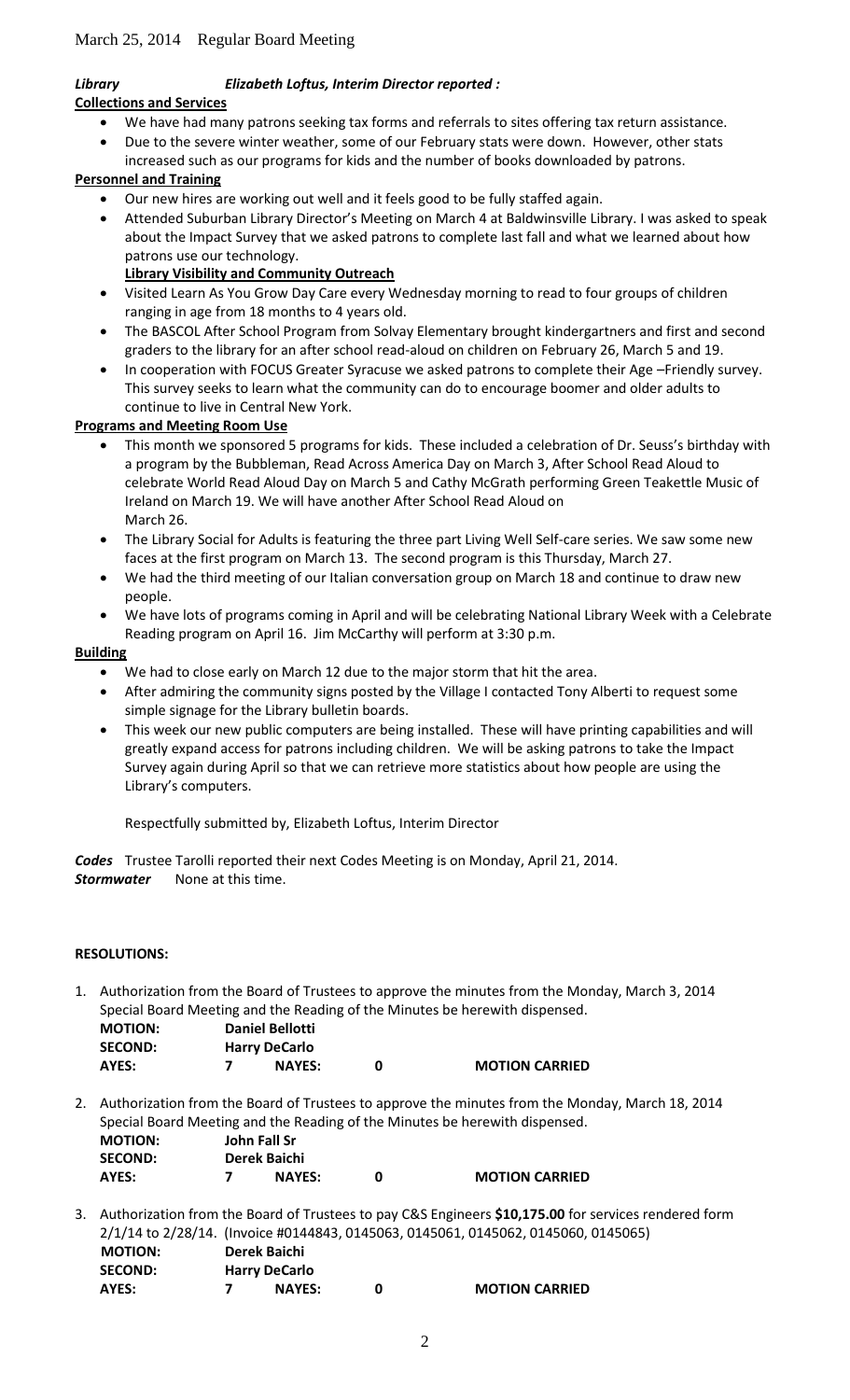### March 25, 2014 Regular Board Meeting

| <b>MOTION:</b> | 4. Authorization from the Board of Trustees to approve the Budget Modifications:<br><b>John Cregg</b> |
|----------------|-------------------------------------------------------------------------------------------------------|
|                |                                                                                                       |

| <b>SECOND:</b> | .<br><b>John Fall Sr</b> |                       |
|----------------|--------------------------|-----------------------|
| AYES:          | <b>NAYES:</b>            | <b>MOTION CARRIED</b> |

**Village of Solvay General Fund**

**Schedule of Proposed Budget Modifications**

**For Approval at the March 2014 Regular Board Meeting**

|                |                                  | (as<br>modified)<br>Current | proposed          | newly<br>modified<br><b>Budget</b> |
|----------------|----------------------------------|-----------------------------|-------------------|------------------------------------|
| <b>Account</b> | <b>Title</b>                     | <b>Budget</b>               | <b>Budget Mod</b> | <b>Amount</b>                      |
| Revenue        |                                  |                             |                   |                                    |
| 415200A        | <b>Police Fees</b>               | 2,000                       | (1,300)           | 700                                |
| 415600A        | Safety Inspection Fees           | 1,000                       | 1,133             | 2,133                              |
|                | Safety Registration Fees         |                             |                   |                                    |
| 415610A        |                                  | 1,000                       | 280               | 1,280                              |
| 424010A        | Interest Income on Deposits      | 800                         | (293)             | 507                                |
| 424400A        | Rental - Other                   | 66,042                      | (12,000)          | 54,042                             |
| 424600A        | Internet Service Comm            | 17,000                      | (4,500)           | 12,500                             |
| 426100A        | Fines & Forfeited Bail           | 120,000                     | (20,000)          | 100,000                            |
| 426210A        | Seized & Forfeited Property      | 3,160                       | 8,971             | 12,131                             |
| 426650A        | Sale of Equipment                | 6,360                       | 9,600             | 15,960                             |
| 426800A        | <b>Insurance Recoveries</b>      | 32,663                      | 7,447             | 40,110                             |
| 427700A        | <b>Other Authorized Revenues</b> | 4,175                       | 555               | 4,730                              |
| 430890A        | State Aid - Other                | 1,230                       | 3,282             | 4,512                              |
|                | <b>Total</b>                     | 255,430                     | (6,825)           | 248,605                            |

**Expenses**

| 511104A  | Police Justice - Other              | 12,000  | 2,000    |         | 14,000 |
|----------|-------------------------------------|---------|----------|---------|--------|
| 514204A  | Law - Other                         | 50,000  | 20,000   |         | 70,000 |
| 516401A  | Central Garage - Wages              | 56,715  | (25,000) |         | 31,715 |
| 519904A  | <b>General - Contingent Account</b> | 68,024  | 19,141   |         | 87,165 |
| 5312.05A | Police - Fuel                       | 37,566  | 4,434    |         | 42,000 |
| 550104A  | St. Admin - Other                   | 5,200   | 400      |         | 5,600  |
| 551101A  | Street Maintenance - Wages          | 227,766 | (10,000) | 217,766 |        |
| 551421A  | Snow Removal - Wages                | 106,153 | 30,000   | 136,153 |        |
| 551820A  | <b>Street Lighting</b>              | 48,000  | (48,000) |         | 0      |
| 580900A  | Landfill Monitoring Expenses        | 25,000  | (4,800)  |         | 20,200 |
| 581201A  | Sanitary Sewer - Wages              | 15,724  | 5,000    |         | 20,724 |
| 581401A  | Storm Sewer - Wages                 | 42,157  | (5,000)  |         | 37,157 |
| 581601A  | <b>Refuse Collection - Wages</b>    | 20,113  | 5,000    |         | 25,113 |
|          |                                     |         |          |         |        |
|          |                                     |         |          |         | 0      |
|          | Total                               | 714,418 | (6,825)  | 682,480 |        |

5. Authorization from the Board of Trustees to pay Costello, Cooney & Fearon, PLLC **\$13,795.54** for services rendered for the month of February, 2014.

| <b>MOTION:</b> | <b>Daniel Bellotti</b> |                       |
|----------------|------------------------|-----------------------|
| <b>SECOND:</b> | Derek Baichi           |                       |
| AYES:          | <b>NAYES:</b>          | <b>MOTION CARRIED</b> |

6. The following resolution was offered by **Trustee Tarolli** who moved its adoption, seconded by **Trustee Fall** , to wit:

**WHEREAS**, pursuant to the provisions of the Municipal Home Rule Law, a proposed local law titled Local Law No. B-2014, to repeal Chapter 165, Section 38.1 of the Code of the Village of Solvay was presented and introduced at a Regular Meeting of the Village Board of the Village of Solvay held on February 25, 2014; and

**WHEREAS**, a public hearing was held on such proposed local law on this 25<sup>th</sup> day of March, 2014 by the Village Board of the Village of Solvay and proofs of publication of notices of such public hearings, as required by law, having been submitted and filed, and all persons desiring to be heard in connection with said proposed local law having been heard, and said proposed local law having been in the possession of the members of the Village Board of the Village of Solvay in its final form in the manner required by Section 20 of the Municipal Home Rule of the State of New York; and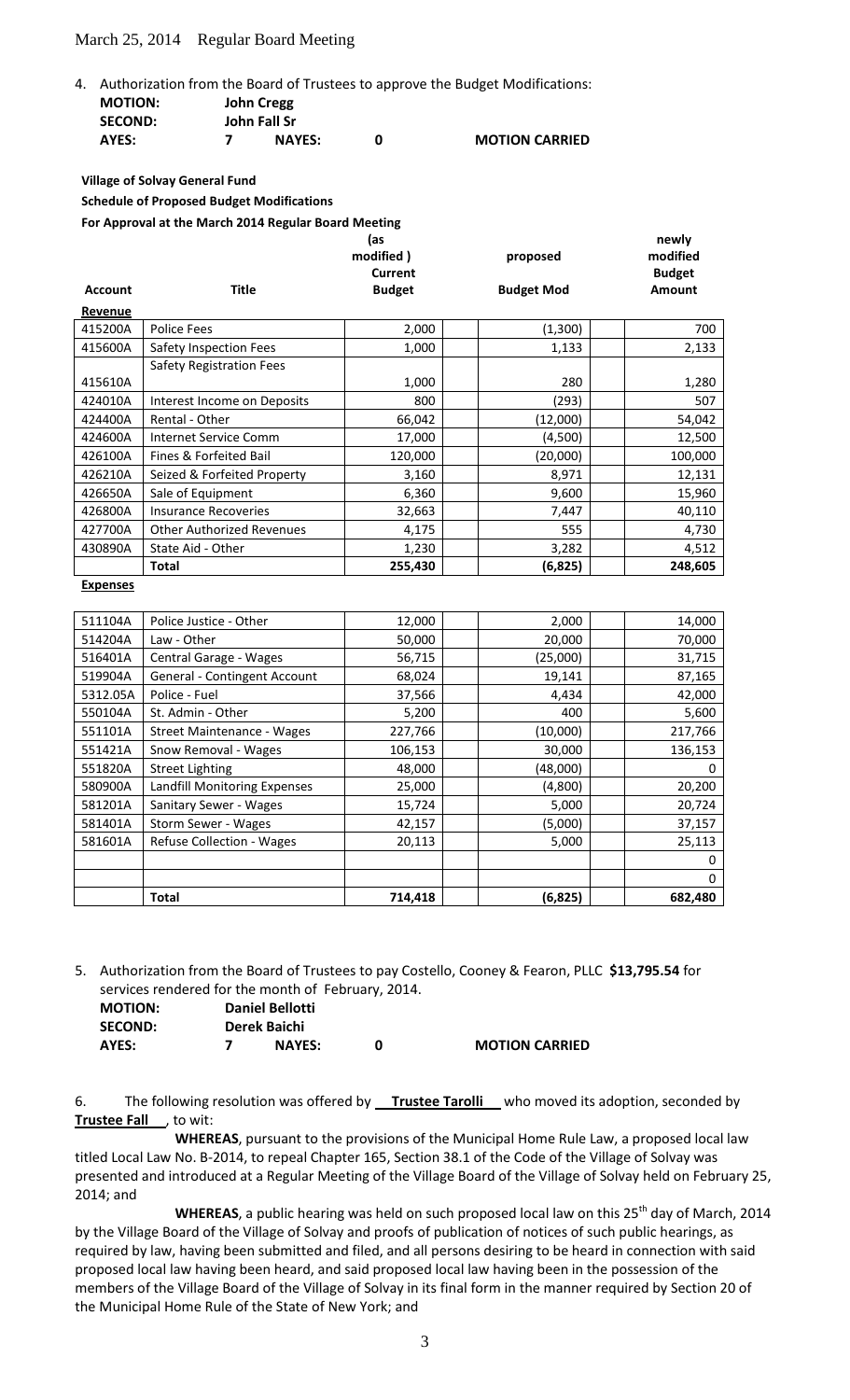**WHEREAS**, at its February 25, 2014 meeting this Board determined that the enactment of Proposed Local Law No. B-2014 is an unlisted action that there are no other involved agencies, that this Board will act as lead agency for this application and rendered a negative declaration for purposes of SEQR; and

> **WHEREAS**, it is in the public interest to enact said Proposed Local Law No. B of 2014. **NOW, THEREFORE,** it is

**RESOLVED**, that the Village Board of the Village of Solvay, Onondaga County, New York, does hereby enact Proposed Local Law B of 2014 as Local Law No. 2 of 2014 as follows:

### **VILLAGE OF SOLVAY - LOCAL LAW NO. 2 IN THE YEAR 2014**

### **A Local Law Repealing Chapter 165, Section 38.1 of the Village of Solvay Code**

Be it enacted by the Village of Solvay Board of Trustees, that this Local Law amends Chapter 165 of the Code of the Village of Solvay (hereinafter "Code"), titled "Zoning," to abolish the regulation of political signs as follows:

### **Section 1.**

So that Chapter 165, Section 38.1 of the Code, titled "Political Signs," which regulated the placement, maintenance, removal and size of political signs, is hereby repealed in its entirety and the regulation of political signs is discontinued.

### **Section 2.**

This Local Law shall take effect upon its filing with the New York Secretary of State. The question of the foregoing Resolution was duly put to a vote and, upon roll call, the vote was as follows:

| <b>Daniel Bellotti</b>  | <b>Trustee</b> | <b>Voted</b> | Yes        |
|-------------------------|----------------|--------------|------------|
| John Fall, Sr.          | <b>Trustee</b> | <b>Voted</b> | <b>Yes</b> |
| <b>Thomas Tarolli</b>   | <b>Trustee</b> | <b>Voted</b> | Yes        |
| <b>John Cregg</b>       | <b>Trustee</b> | <b>Voted</b> | <b>Yes</b> |
| Derek Baichi            | <b>Trustee</b> | <b>Voted</b> | Yes        |
| <b>Harry DeCarlo</b>    | <b>Trustee</b> | <b>Voted</b> | <b>Yes</b> |
| <b>Ronald Benedetti</b> | <b>Mayor</b>   | <b>Voted</b> | <b>Yes</b> |

The foregoing Resolution was thereupon declared duly adopted. **DATED:March 25, 2014**

7. Amending this Board's previous resolution in the matter of the West Trunk Sanitary Sewer Rehabilitation Project dated September 24, 2013, to acknowledge and ratify the negative declaration issued at that time pursuant to SEQR, approve the referenced project at a total estimated cost of \$112,000, approve a contract for the project with D. E. Tarolli, Inc. through the Onondaga County Green Infrastructure Bid # 2274, in the total amount of \$82,746.00, including a change order in the amount of \$14,610 and authorizing the Mayor to sign the contract with D. E. Tarolli, Inc. and any other documents necessary to give full force and effect to this resolution.

| <b>MOTION:</b> | <b>Harry DeCarlo</b> |               |                       |
|----------------|----------------------|---------------|-----------------------|
| <b>SECOND:</b> | Danny Bellotti       |               |                       |
| AYES:          |                      | <b>NAYES:</b> | <b>MOTION CARRIED</b> |

- 8. Authorization from the Board of Trustees to approve the Highway Department request to place one (1) Miller Mig welder that is a surplus; one (1) back up propane generator; one (1) X-Mark zero turn mower with a 72 in deck; and one (1) Toro zero turn mower with 72 in deck up to auction through Auctions Internationals. These are to be declared surplus and no longer needed by the Village. **MOTION: John Cregg SECOND: John Fall Sr AYES: 7 NAYES: 0 MOTION CARRIED**
- **9. WHEREAS**, the Village Board of the Village of Solvay, New York, is a municipal member of the Municipal Electric Utilities Association of New York State, and

**WHEREAS**, the Semi-Annual Meeting of the Municipal Electric Utilities Association of New York State has been called on April 16and April 17, 2014 to be held at the Embassy Suites Hotel, 6646 Old Collamer Rd., East Syracuse, New York, 13057 and,